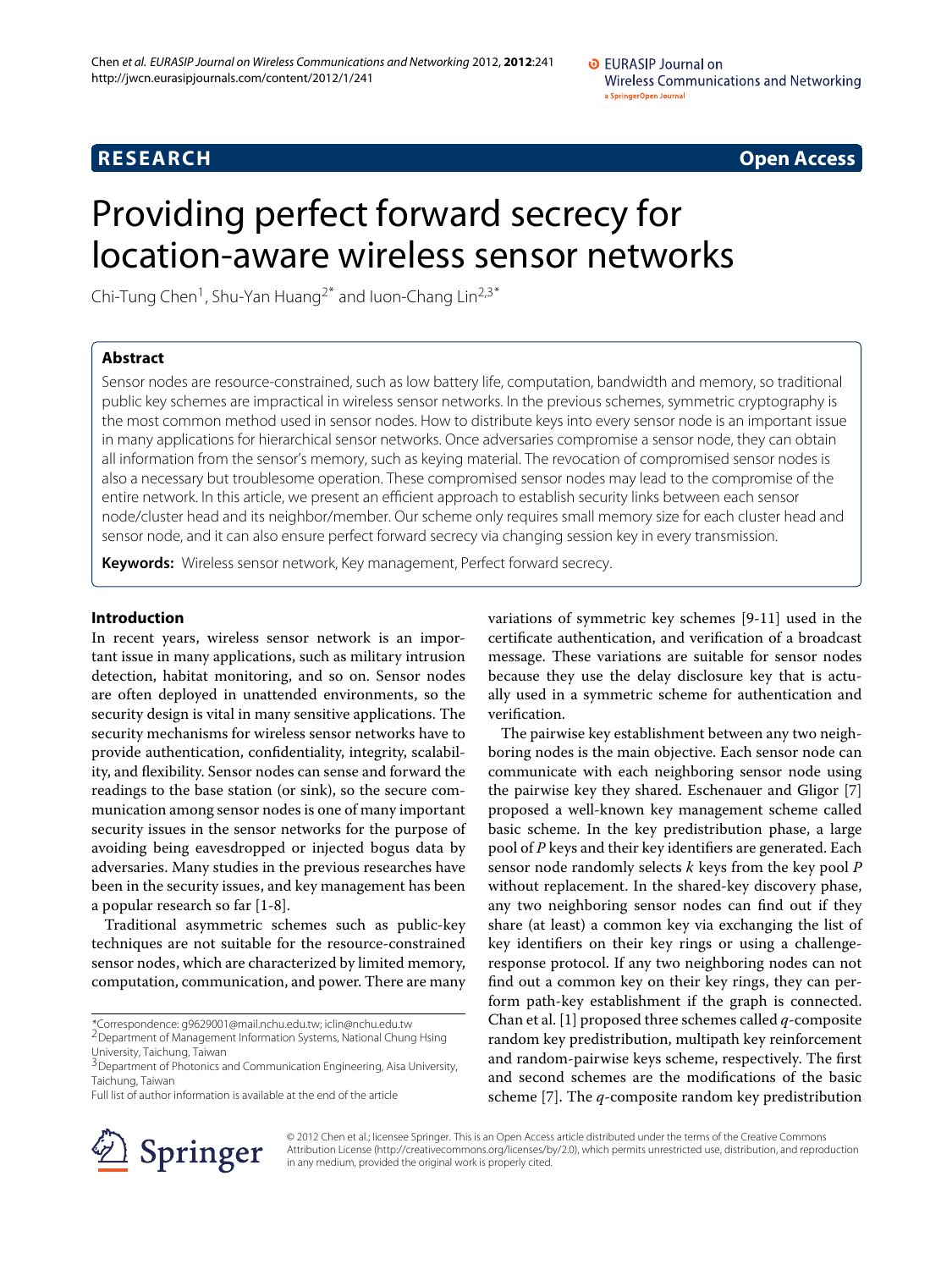scheme requires that any two neighboring sensor nodes need to share at least *q* (*q >* 1) keys for their link in order to increase the resilience against sensor node compromise. The multipath key reinforcement scheme can strengthen any link between any two neighboring sensor nodes that shared a single key via updating the communication key if enough routing information of them can be exchanged. The random-pairwise keys scheme offers

the perfect resistance against node capture and nodeto-node authentication. These schemes are all based on probabilistic shared keys. Perrig et al. [\[11\]](#page-9-2) proposed two protocols called

SNEP and *μ*TESLA, respectively. SNEP uses a counter to achieve semantic security without transmitting the counter value. *μ*TESLA employs a one-way key chain for the authentication of broadcast messages, and it is an important issue in wireless sensor networks. In [\[10\]](#page-9-4), Liu and Ning proposed a variation of *μ*TESLA called Multilevel  $\mu$ TESLA. This scheme improves the communication overhead, tolerance of message loss, scalability, resistance to replay attacks, and DOS attacks.

Heinzelman et al. [\[12\]](#page-9-5) proposed a self-organizing clustering protocol called LEACH. This scheme can average energy consumption in homogenous wireless sensor networks. Each sensor node decides whether or not to become a cluster head during different cluster rounds. Hsieh et al. [\[9\]](#page-9-1) proposed an adaptive security design based on LEACH, and they also used proposed intrusion detection module to detect the compromised cluster heads or sensor nodes by evaluating trust value. Oliveiraa et al. [\[13\]](#page-9-6) proposed a scheme called SecLEACH to add security to LEACH. They used a random key predistribution scheme proposed in [\[7\]](#page-9-3) to bootstrap security in LEACH.

Huan et al. [\[14](#page-9-7)[,15\]](#page-9-8) proposed the access control protocols in wireless sensor networks. They used ECC-based cryptography for sensor node authentication and pairwise key establishment. Any two neighboring sensor nodes can establish a pairwise key if each one is authentic. Zhu et al. [\[16\]](#page-9-9) proposed a key management protocol called LEAP+ for sensor networks. They assumed that an adversary can not compromise a sensor node within a time interval  $T_{\text{min}}$ . This scheme can also establish pairwise key between any two neighboring sensor nodes via exchanging their own identity. Suppose node *x* is a new deployed sensor node, and node *y* is a neighboring sensor node of node *x*, then they can establish pairwise key  $K_{xy}$  after neighbor discovery. If adversaries compromise node *x*, they do not have method to establish pairwise key with other sensor nodes by manipulating node *x*.

In ID-based cryptography [\[17\]](#page-9-10), a user's ID is just like the user's public key. An ID-based signature scheme called BNN-IBS can be found in [\[18\]](#page-9-11). BNN-IBS is based on Schnorr signature [\[19\]](#page-9-12), and this scheme can be efficiently used in wireless sensor networks without much

computation overhead. Recently, Cao et al. [\[20\]](#page-9-13) proposed a variation of BNN-IBS called vBNN-IBS with a smaller signature size. The schemes in [\[21,](#page-9-14)[22\]](#page-9-15) are the similar to ID-based cryptography.

In this article, we propose a secure communication scheme among nodes through preloading each node with a unique and private seed for a hierarchical (heterogeneous) sensor network. This scheme can achieve secure unicast, multicast, and local broadcast using the private seed which each sensor node possesses. When a cluster head is compromised by an adversary, we can redistribute the sensor nodes of this cluster into new cluster heads. Because each cluster head does not have the private seeds which its members posses, we can eliminate any compromised cluster head easily. Furthermore, our scheme can minimize the storage overhead of each sensor node by preloading each sensor node with one private seed only.

The rest of this article is organized as follows. In Section ["Related works"](#page-1-0), we introduce related work. We present the background knowledge used in this article in Section ["Preliminaries"](#page-2-0). In Section ["The proposed method"](#page-3-0), we present our proposed method. Section "Security analysis" i[s](#page-7-0) [the](#page-7-0) [security](#page-7-0) [analysis.](#page-7-0) [Section](#page-7-0) ["](#page-7-0)Performance evaluations" is the performance evaluation. The conclusion is in Section ["Conclusion"](#page-8-1).

#### <span id="page-1-0"></span>**Related works**

Du et al. [\[5\]](#page-9-16) proposed a key management scheme for heterogeneous or hierarchical sensor networks. A large key pool and the corresponding key IDs are generated at the beginning. Each *L*-sensor is loaded with *l* keys, and each *H*-sensor (e.g., cluster head) is loaded with  $M (M \gg l)$ keys without replacement from the key pool. When the key predistribution phase is finished, the shared-key discovery phase is performed by each *L*-sensor and *H*-sensor for finding the pairwise key between any two nodes. In this article, we use the clustering method used in [\[5\]](#page-9-16) to form clusters in the sensor networks. Du et al. [\[3](#page-8-2)[,4\]](#page-8-3) proposed a scalable and flexible pairwise key predistribution scheme. This scheme is more resilient against node capture than previous schemes.

In hierarchical sensor networks, exclusion basis system (EBS) applies a set of administrative keys to each sensor node [\[6\]](#page-9-17). The key management scheme is defined as EBS (*n*, *k*, *m*), where *n* is the number of the sensor nodes in the EBS, *k* is the number of administrative keys assigned to each sensor node, and *m* is the number of administrative keys not assigned to each sensor node. The total number of administrative keys is  $k + m$ . Each sensor node holds a unique subset of administrative keys. Chorzempa et al. [\[2\]](#page-8-4) employed the EBS in their scheme, called SECK in hierarchical sensor networks. SECK is a cluster-based dynamic key management scheme. When one or more sensor nodes are compromised by adversaries, it has to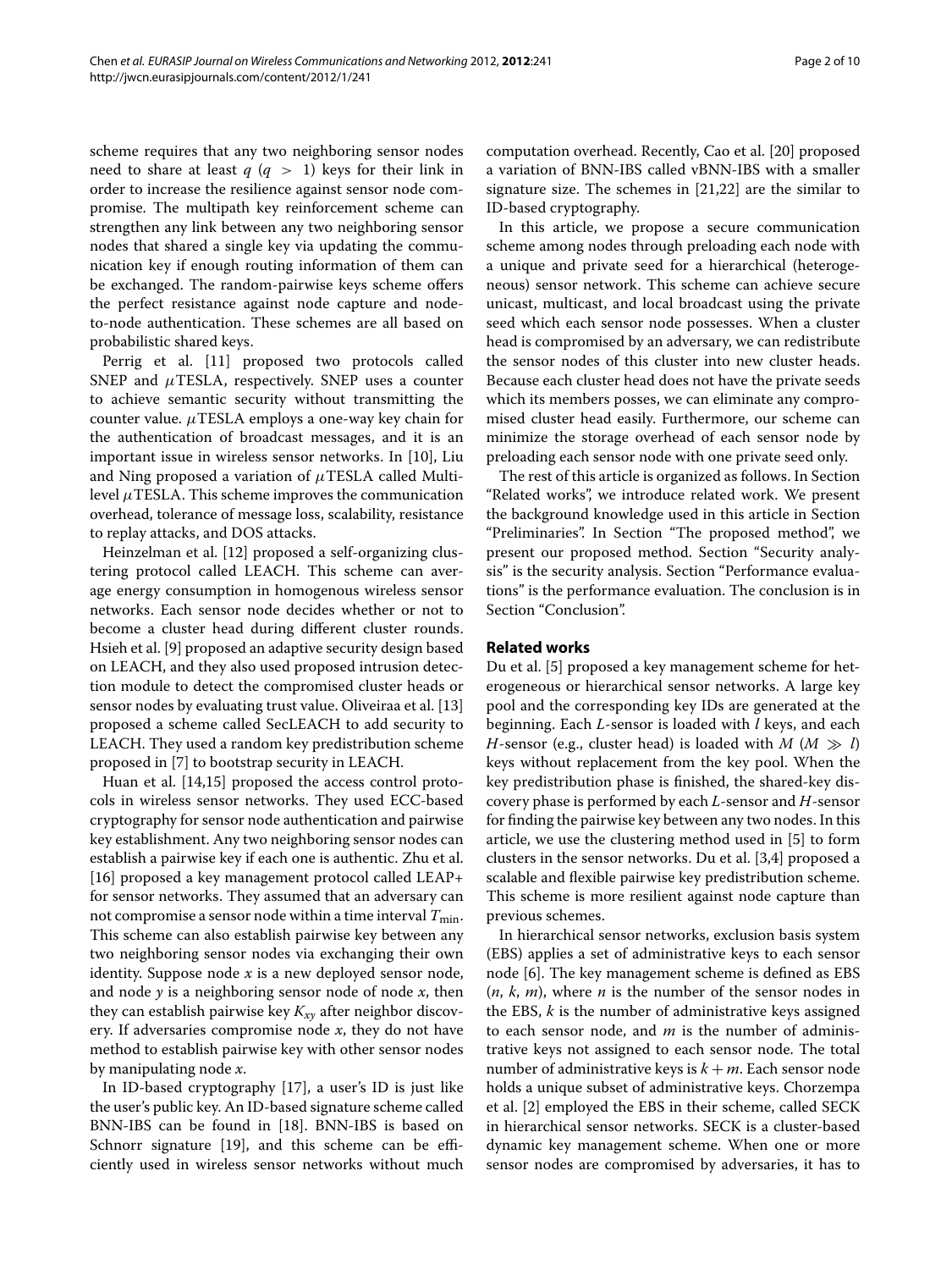rekey by AFN (i.e., cluster head). Once an AFN is lost or captured, each sensor node within the same cluster has to re-cluster, which is triggered by a trusted third party (TTP) (e.g., base station). SECK is resilient to sensor nodes and key captures. Our scheme is similar to SECK, each cluster is also controlled by the corresponding cluster head which stores some secret information, e.g., keys. Younis et al. [\[8\]](#page-9-0) proposed a novel key management scheme called SHELL based on EBS [\[6\]](#page-9-17) in clustered sensor networks. Command Node (e.g., sink or Base Station) designates for each cluster a number of key generating gateways (e.g., cluster head), so SHELL is more resilient against gateway compromise. They proposed a novel approach for administrative keys assignment in each cluster. The heuristic key assignment algorithm can efficiently resist the collusion attacks since each pair has the smallest Hamming distance between any two neighboring sensor nodes when assigning a subset of administrative keys to each sensor node.

In [\[21,](#page-9-14)[23,](#page-9-18)[24\]](#page-9-19), the authors proposed several localization schemes. In this article, we assume that each sensor node can estimate its location by these localization schemes. We also assume that an adversary can not launch an efficient attack to affect the localization performance. In other words, each sensor node can estimate its location correctly.

Chang et al. [\[25\]](#page-9-20) proposed a dynamic multicast communications scheme. In this article, we use this scheme for a secure multicast communication between any two neighboring sensor nodes. We introduce our network model and the scheme [\[25\]](#page-9-20) in the next section.

### <span id="page-2-0"></span>**Preliminaries**

In this section, we briefly introduce our network architecture and the scheme in [\[25\]](#page-9-20) called broadcast-encryptionbased key management scheme as follows.

#### **The network model**

We present the hierarchical sensor network model in this section. The sensor network is composed of a base station, a small quantity of resource-rich cluster heads, and a large quantity of resource-constrained sensor nodes. Base station and cluster heads have more powerful energy, memory, and processing ability, but sensor nodes do not. The sensor nodes of a cluster gather information from the operational environment and send their readings to the cluster head. Then the cluster head collects the readings of these sensor nodes, and send them to the base station. We assume that even though all cluster heads are equipped with tamper-resistant hardware, they may be still compromised by adversaries. All sensor nodes are not equipped with tamper-resistant hardware because of the high cost. Cluster heads and sensor nodes are stationary, and sensor nodes may be distributed by airdropping or other

methods. So we do not have any deployment knowledge about each sensor node. In other words, there is no way to know the neighbors of one sensor node in advance. We assume that each cluster head is reachable to all its members in its cluster, and each sensor node can communicate with its cluster head via one-hop or multi-hop transmission paths. The physical location of all sensor nodes and cluster heads are known [\[8\]](#page-9-0). In other words, all sensor nodes and cluster heads can be aware of their own location using the previous schemes such as [\[21,](#page-9-14)[23,](#page-9-18)[24\]](#page-9-19). Figure [1](#page-2-1) shows that the hierarchical sensor network model used in this article.

**The broadcast-encryption-based key management scheme** Chang et al. [\[25\]](#page-9-20) proposed a broadcast scheme for secure multicast. We assume that the number of the broadcast group members is *n*, and *U* denotes the broadcast group, where  $U = \{u_1, u_2, \ldots, u_n\}$ .  $U_m$  denotes a multicast group,  $U_m \in U$ . For example,  $U_m$  can be  $\{u_1, u_3\}$ . An encryption algorithm denoted *E(*∗*)* is known to each one with a *l*-bits key.  $E_K(M)$  denotes that a message M is encrypted with a *l*-bits key *K*. *H(*∗*)* is an one-way hash function with an output of a fixed length *l*-bits.  $\parallel$  is a concatenation which can concatenate two or more strings together. We assume that the members  $u_1, u_2, \ldots, u_n$  have the seeds  $s_{u_1}, s_{u_2}, \ldots, s_{u_n}$  in advance. First, the sender selects a prime  $p_s$  arbitrarily from  $p_1, p_2, \ldots, p_n$ , a random number *X*, and a random secret key *K*. Second, the sender determines  $U_m$  and broadcasts  $\{B, X, E_K(M)\},$ where  $B = (p_s \prod_{u_i \in U_m} H(s_{u_i} \| X)) + K$ . When a receiver  $u_x$ 

<span id="page-2-1"></span>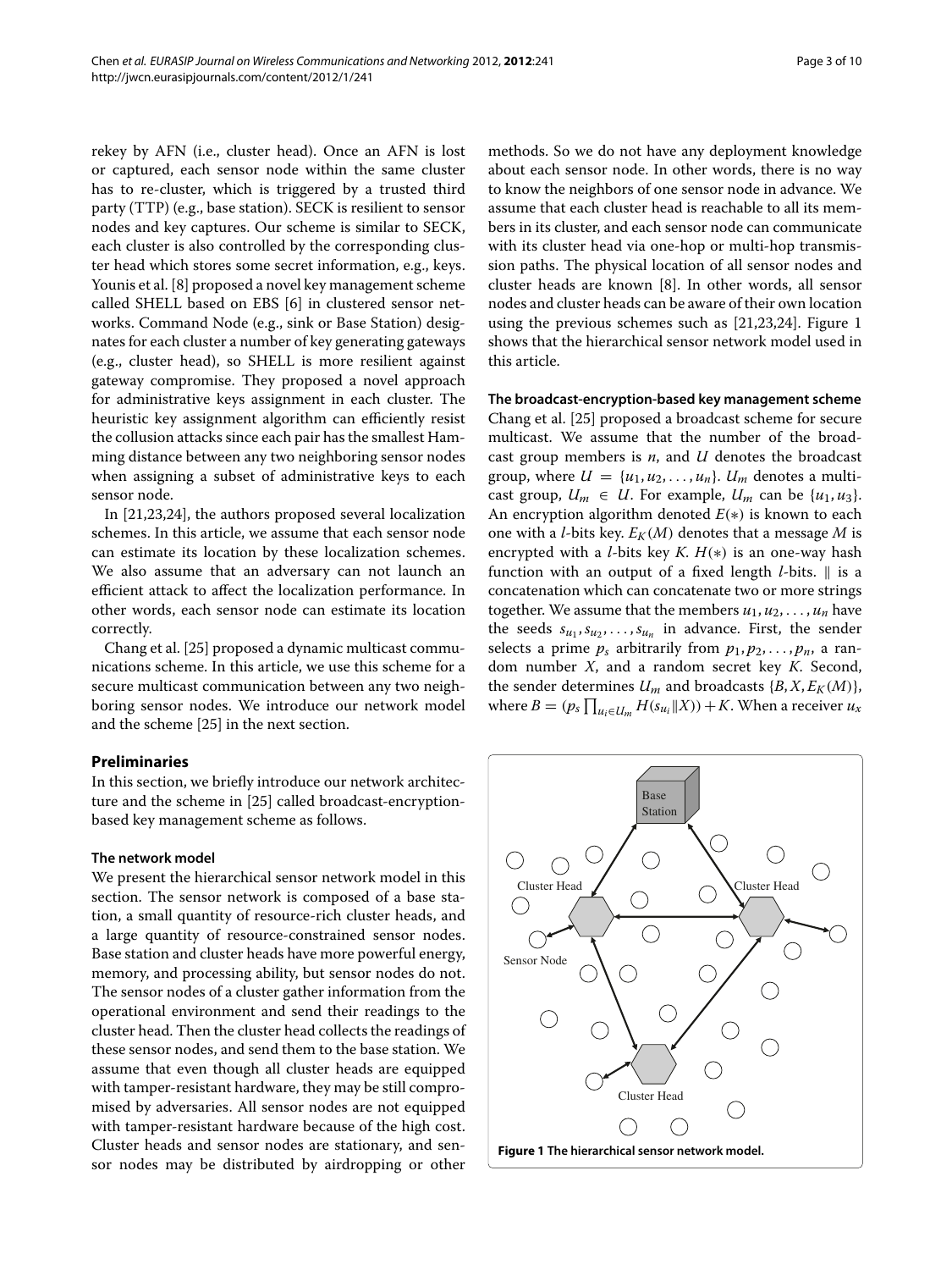receives  $\{B, X, E_K(M)\}$ , he can obtain *K* via computing the following equation:

$$
K = B \bmod H(s_{u_i} || X).
$$

Note that the session key *K* should necessarily satisfy:

$$
2^{l-1} < K < \min\{H(s_{u_i}||X)||u_i \in U_m\} \leq 2^l.
$$

Finally, *ux* is able to decrypt and get secret message *M*. Each sender can choose a random secret key *K* and random number *X* if they want to multicast secret messages in their group.

#### **The adversary model and threat model**

Adversaries are able to compromise (or capture) one or more sensor nodes (or cluster head) in wireless sensor networks. Then all the secret information (e.g., all key material, or data) held by the sensor node (or the cluster head) is known to the adversaries. Once adversaries obtain the secret keys from the compromised sensor nodes (or the cluster head), they may manipulate or attack the sensor network. We also assume that adversaries do not have any prior knowledge of what is stored in each sensor node [\[8\]](#page-9-0). In the previous scheme [\[2](#page-8-4)[,5\]](#page-9-16), once the adversaries compromise a cluster head, all the secret keys held by the cluster head in that cluster will be compromised. But our proposed scheme can prevent this situation from compromising all the keys in that cluster because each cluster head does not possess the private seeds held by its members. If an adversary compromises a cluster head, the sensor nodes in that cluster has to be re-clustered into new clusters and establish new security relationships among them. The adversary can also compromise a sensor node, and then the cluster head in that cluster has to revoke the compromised sensor node without the operation of rekeying. We assume that only the base station is trustworthy.

## <span id="page-3-0"></span>**The proposed method**

### **Our scheme**

In this section, we describe our scheme designed for hierarchical sensor networks. Our scheme applies the location information to deploy the sensor nodes and cluster heads. The advantages of using location information are to prevent from replication attack, sybil attack, and wormhole attack. The detailed steps of our scheme are introduced in the following section.

### *The setup phase*

Before sensor nodes and cluster heads are deployed, a TTP, e.g., the sensor networks controller or the base station, decides the system parameters such as a symmetric encryption algorithm *E(*∗*)* with a *l*-bit key, an one-way hash function *H(*∗*)* with a fixed *l*-bit output. We denote an ordinary sensor and a cluster head as *Ni* and CH*j*, respectively. The base station preloads each sensor node *Ni* with two parameters including a unique identity *IDNi* and a seed *SNi* which is unique and private. For each cluster head CH*j*, the base station also preloads it with a unique identity *ID*CH*<sup>j</sup>* , a unique and private seed *S*CH*<sup>j</sup>* , and another seed  $S'_{\text{BS}}$ , where  $S'_{\text{BS}} = H(S_{\text{BS}} \| ID_{\text{CH}_j})$ ;  $\|$  is the operation of concatenation. Note that the base station has all private seeds of each cluster head and sensor node, i.e.,  $S_{N_i},$   $S_{{\rm CH}_j},$ and its own private seed *S*<sub>BS</sub> which is only known to itself.

#### *The cluster head registration phase*

After the setup phase is finished, all sensor nodes and cluster heads are uniformly and randomly deployed into a flat network that is a designated area. Cluster head CH*<sup>j</sup>* has to inform the base station of its ID and location. The base station can authenticate the validity of each cluster head using the preloaded  $S_{\mathrm{BS}}'$  in each cluster head.  $\mathrm{CH}_j$ randomly chooses a prime *RP*CH*<sup>j</sup>* , a number *X*CH*<sup>j</sup>* , and a session key *K*CH*<sup>j</sup>* . Note that the session key *K*CH*<sup>j</sup>* has to be larger than *RP<sub>CH<sub>i</sub>*</sub> for the purpose of reducing the probability to illegally derive  $K_{\mathrm{CH}_j}$ . Then  $\mathrm{CH}_j$  sends the following message to the base station:

*ID*CH*<sup>j</sup>* , LocationCH*<sup>j</sup>* , *B*, *X*CH*<sup>j</sup>* , *EK*CH*<sup>j</sup> (ID*CH*<sup>j</sup>* LocationCH*<sup>j</sup> )*,

where  $B = (RP_{\text{CH}_j} \times H(S'_{\text{BS}} \| X_{\text{CH}_j})) + K_{\text{CH}_j}$ . After receiving the messages from each cluster head, the base station is able to compute  $S'_{\text{BS}} = H(S_{\text{BS}} \| ID_{\text{CH}_j}),$  and then it can obtain *K*CH*<sup>j</sup>* via computing the following equation:

$$
K_{\mathrm{CH}_j} = B \mod H(S'_{\mathrm{BS}} \| X_{\mathrm{CH}_j}).
$$

If *S* <sup>B</sup>*<sup>S</sup>* hold by cluster head CH*<sup>j</sup>* is correct, the base station is able to decrypt  $E_{K_{\text{CH}_j}}(ID_{\text{CH}_j} \| \text{Location}_{\text{CH}_j})$  with  $K_{\text{CH}_j}$ , and transmits the seeds of other cluster heads encrypted with the key  $K_{\mathrm{CH}_j}$ , e.g.,  $S'_{\mathrm{CH}_m}$  (CH $_m$  represents other clus- $\text{ter heads}, S'_{\text{CH}_m} = H(S_{\text{CH}_m} \| ID_{\text{CH}_j}), \text{and } j \neq m$ ), to the cluster head CH*<sup>j</sup>* for communications among cluster heads.

### *The clustering phase*

Each cluster head broadcasts a *hello* message that contains (*ID*<sub>CH<sub>*j*</sub></sub>, Location<sub>CH<sub>*j</sub>*</sub>) to nearby sensor nodes using</sub> the maximum power with a random delay that can avoid the collision of *hello* messages [\[5\]](#page-9-16), where Location<sub>CH</sub>, represents the CH*j*'s location. If two or more cluster heads are available for sensor node  $N_i$ , it chooses the cluster head, denoted as ch*i*, whose *hello* message has the strongest signal to become a member of the cluster controlled by ch*i*. Note that we assume that a sufficient number of cluster heads are deployed, so most sensor nodes in the sensor network can receive the *hello* message(s) from at least one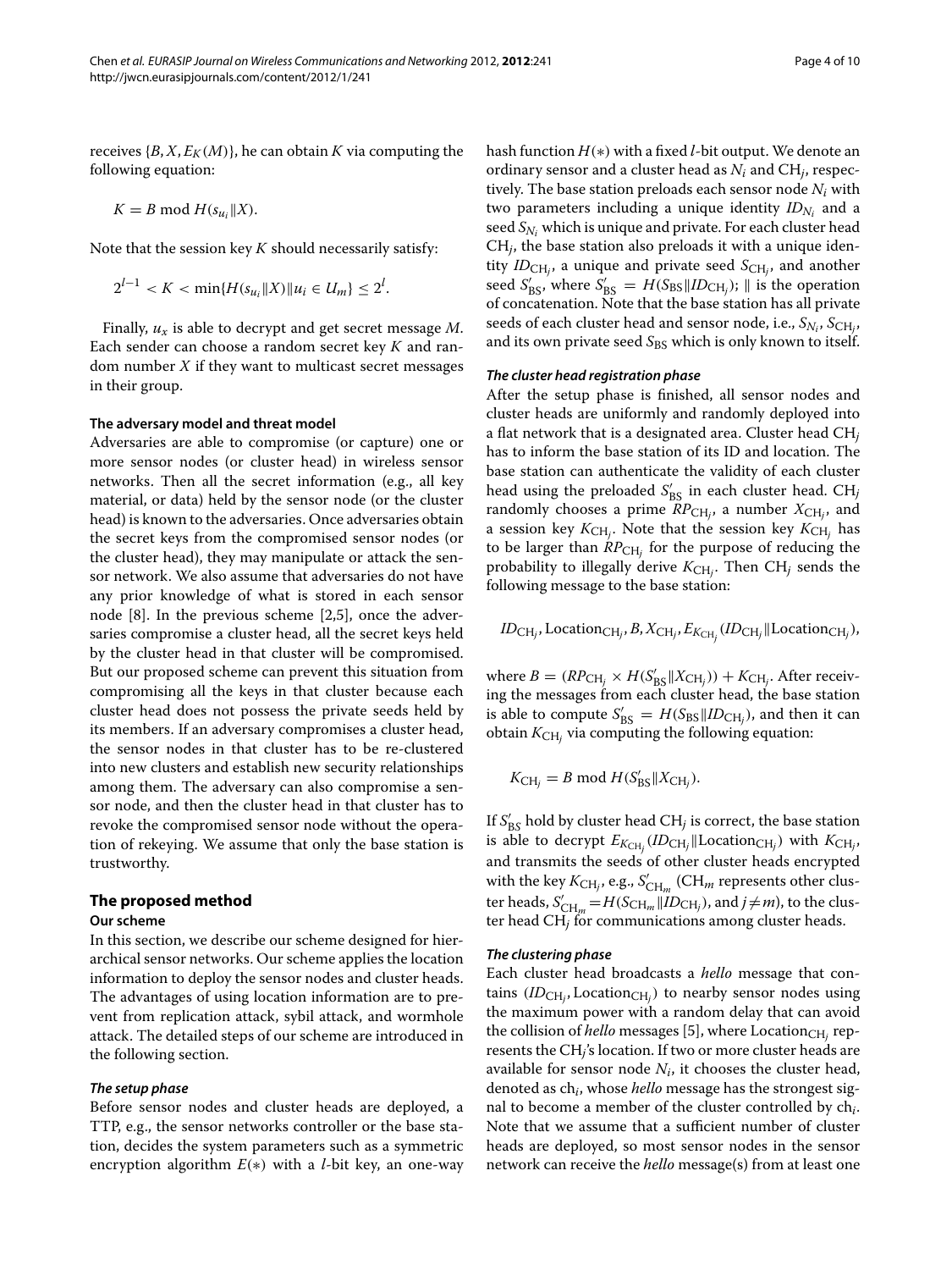or more cluster heads. Finally, each cluster is controlled by a cluster head. This clustering scheme is similar to the schemes used in [\[5\]](#page-9-16) or [\[9\]](#page-9-1).

#### *The sensor node join phase*

After the clustering phase, each sensor node has to join the most appropriate cluster for itself. Suppose that sensor node  $N_i$  wants to join the cluster controlled by cluster head ch*i*, it sends a *join* message:

$$
(ID_{N_i},\text{Location}_{N_i}, TS_{N_i}, ID_{\text{ch}_i},H(S_{N_i}||ID_{N_i}||ID_{\text{ch}_i}||Location_{N_i}||TS_{N_i})),
$$

where  $TS_{N_i}$  is the timestamp, to the cluster head ch<sub>i</sub> for the purpose of becoming a member in this cluster. When the cluster head ch*<sup>i</sup>* receives all join messages from its members which want to join its cluster, it has to send a *request* message to the base station for the purpose of obtaining the seeds of its members. First, ch*<sup>i</sup>* randomly chooses a prime  $RP_{\text{ch}_i}$ , a number  $X_{\text{ch}_i}$ , and a session key  $K_{\text{ch}_i}$ . Note that these parameters  $RP_{\text{ch}_i}$ ,  $X_{\text{ch}_i}$ , and  $K_{\text{ch}_i}$ can vary in every transmission. After cluster heads or sensor nodes use these parameters, they will erase these parameters from their own memory immediately. Second, ch*<sup>i</sup>* sends the *request* message to the base station. This message is described as follows:

$$
ID_{\text{ch}_i, I}ID_{\text{BS}}, B, X_{\text{ch}_i}, E_{K_{\text{ch}_i}}(\dots \parallel < ID_{N_i}, \text{Location}_{N_i}, TS_{N_i},
$$

$$
H(S_{N_i} \parallel ID_{N_i} \parallel ID_{\text{ch}_i} \parallel \text{Location}_{N_i} \parallel TS_{N_i}) > \parallel \dots),
$$

where  $B = (RP_{\text{ch}_i} \times H(S'_{\text{BS}} \| X_{\text{ch}_i})) + K_{\text{ch}_i}$ . After receiving this message, the base station first computes  $S'_{BS}$  =  $H(S_{BS}||ID_{ch_i})$ , and then it can obtain  $K_{chi}$  via computing the following equation:

$$
K_{\mathrm{ch}_i} = B \bmod H(S'_{\mathrm{BS}} \| X_{\mathrm{ch}_i}).
$$

After obtaining *Kchi*, the base station is able to decrypt the message:

$$
E_{Kch_i}(\ldots || < ID_{N_i}, \text{Location}_{N_i}, TS_{N_i},
$$
  

$$
H(S_{N_i} || ID_{N_i} || ID_{ch_i} || \text{Location}_{N_i} || TS_{N_i}) > || \ldots ).
$$

Because the base station knows all private seeds predeployed in each sensor node, it can check if these hash values are equal to the values it computes. If any computed hash value differs from the original one, the base station will reject the message. The base station then collects the IDs and locations of sensor nodes, and tabulates each sensor node's ID and location over every cluster. Then the base station searches the corresponding seed  $S_{N_i}$  if sensor node  $N_i$  is legitimate, and sends the following message to c*hi*:

$$
ID_{BS}, ID_{ch_i}, E_{K_{ch_i}}(\ldots || < ID_{N_i}, S'_{N_i} > || \ldots),
$$

where  $S'_{N_i} = H(S_{N_i} || ID_{\text{ch}_i} || Location_{\text{ch}_i})$ . After receiving this message from the base station, ch*<sup>i</sup>* can decrypt this message and obtain the seeds of its members, i.e.  $S'_{N_i}$ , in this cluster controlled by ch*i*. Finally, ch*<sup>i</sup>* can tabulate each sensor node's ID, location, and  $S'_{N_i}$  in this cluster. Note that  $\mathcal{S}'_{N_i}$  is not the private seed  $\mathcal{S}_{N_i}$  possessed by  $N_i$ .

#### *The sensor node discovery phase*

All sensor nodes are unaware of their neighboring sensor nodes until they have been deployed. We do not have any deployment knowledge. First, sensor node *Ni* tries to find its one-hop neighboring sensor nodes within its transmission range, so it broadcasts a *hello* message that contains its  $(ID_{N_i}, Location_{N_i}, ID_{ch_i})$  to its one-hop neighboring sensor nodes. We recall that ch*<sup>i</sup>* is the cluster head that *Ni* belongs to. If the cluster head ID of one of *Ni*'s neighbors, say  $N_k$ , is the same as  $N_i$ 's cluster head ID,  $N_k$  will send a *reply* message that includes its  $(ID_{N_k}, Location_{N_k}, ID_{\ch_i})$ to  $N_i$ . Note that  $N_k$  will includes cluster head c $h_i$  if ch<sub>i</sub> is within  $N_i$ 's transmission range. Then, sensor node  $N_i$  can collect all *reply* messages from its one-hop neighboring sensor nodes whose cluster head ID is the same as its in this cluster controlled by ch*i*. This step can be described as follows:

$$
N_i \rightarrow * : \text{hello}(ID_{N_i}, \text{Location}_{N_i}, ID_{\text{ch}_i}),
$$
  

$$
N_k \rightarrow N_i : \text{reply}(ID_{N_k}, \text{Location}_{N_k}, ID_{\text{ch}_i}).
$$

Upon receipt of this message,  $N_i$  checks if the locations of its neighbors are within its transmission range. If it is true, *Ni* sends a *request* message that contains  $(D_{N_1}, D_{N_2}, \ldots, D_{N_k})$  to ch<sub>*i*</sub> for the purpose of obtaining the seeds of its one-hop neighboring sensor nodes, i.e., *S*<sup>*N<sub>k</sub>*. This *request* message do not have to be encrypted.</sup> Each sensor node sends this message to its cluster head via one-hop or multi-hop transmission path through multiple sensor nodes. We recall that the *request* message may include cluster head ch*<sup>i</sup>* if it is within sensor node  $N_i$ 's transmission range.  $ch_i$  waits for each member in this cluster to send the *request* message. After collecting all *request* messages from each one of its members, ch*<sup>i</sup>* has to unicast a message that includes the seeds of *Ni*'s neighbors to  $N_i$ . ch $_i$  randomly chooses a prime  $RP_{\ch_i}$ , a number  $X_{\ch_{i^{\prime}}}$  and a session key  $K_{\ch_{i^{\prime}}}$ . This message is described as follows:

$$
ID_{\text{ch}_i}, \text{Location}_{\text{ch}_i}, ID_{N_i}, B, X_{\text{ch}_i},
$$
  

$$
E_{K_{\text{ch}_i}}( ||  || \dots, ),
$$

where  $B = (RP_{ch_i} \times H(S'_{N_i} || X_{ch_i})) + K_{ch_i}$ , and  $S''_{N_k} =$  $H(S'_{N_k} \| ID_{N_i} \| \text{Location}_{N_i})$ . After receiving this message,  $N_i$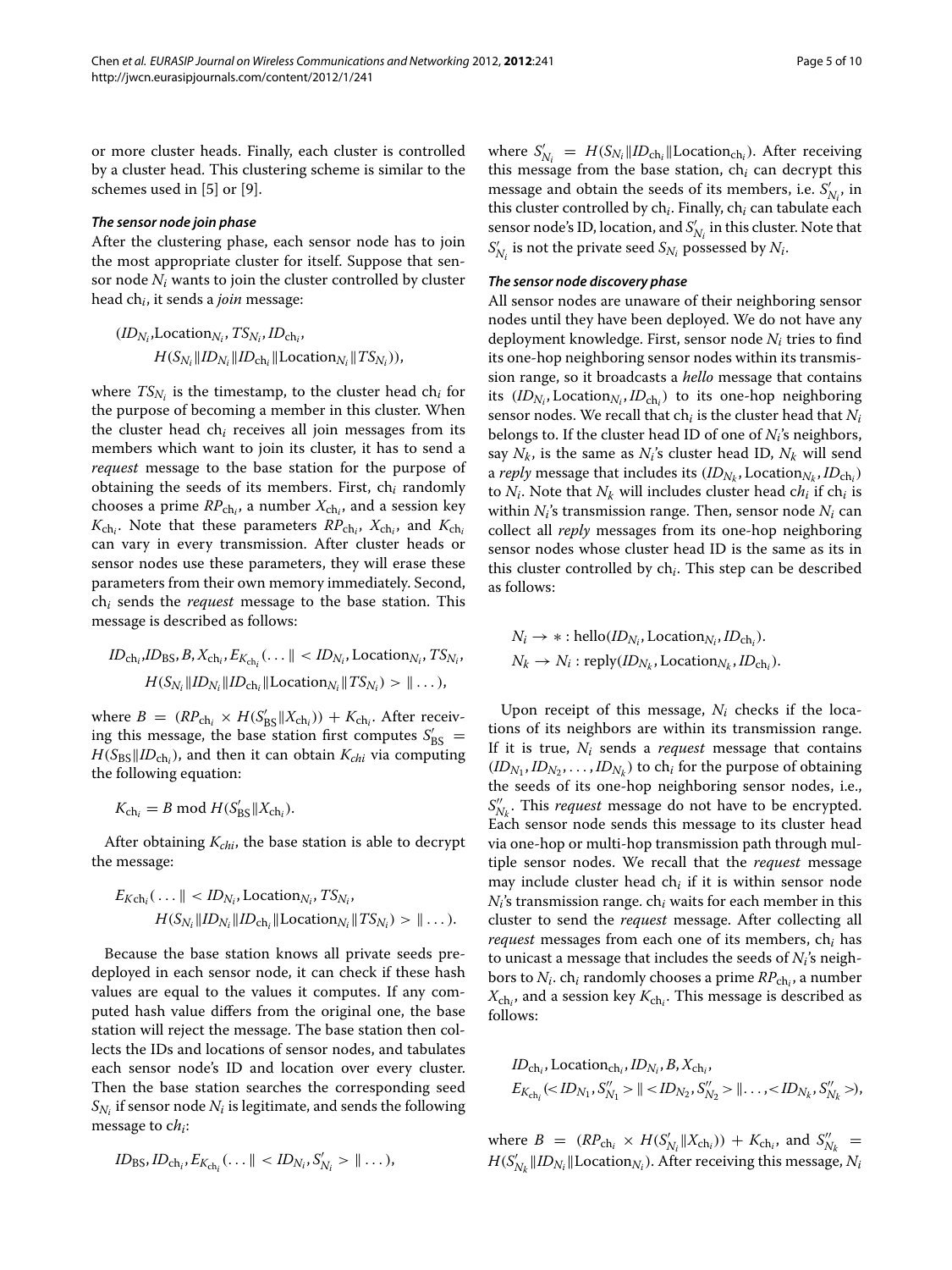first computes  $S'_{N_i} = H(S_{N_i} || ID_{ch_i} || Location_{ch_i})$ , and then it can obtain  $K<sub>ch<sub>i</sub></sub>$  via computing the following equation:

$$
K_{\mathrm{ch}_i} = B \bmod H(S'_{N_i} || X_{\mathrm{ch}_i}).
$$

*Ni* can decrypt this message and obtain the seeds of its neighbors, i.e., *S*<sup>*//<sub>N<sub>k</sub>*</sub>. Each sensor node can use this method</sup> to obtain the seeds of its neighboring sensor nodes for securely communicating with them. Note that if *Ni* do not send a *join* message to the corresponding cluster head ch*<sup>i</sup>* for becoming a member of the cluster in advance, ch*<sup>i</sup>* will reject its *request* message once *Ni* wants to obtain the seeds of its neighbors.

#### *The secure communication phase*

Once the sensor node discovery phase is finished, each sensor node/cluster head can securely broadcast/multicast data to its neighbors/members using the seeds of its neighbors/members. For example, sensor node *Ni* wants to broadcast/multicast data *M* to its neighbors, e.g.,  $N_k$ . First,  $N_i$  randomly chooses a prime  $RP_{N_i}$ , a number  $X_{N_i}$ , and a session key  $K_{N_i}$ . These steps are like the method mentioned before. Second, a multicast group  $U_m = \{N_1, N_2, \ldots, N_k\}$  is decided by  $N_i$ . This broadcasting message can be explained as follows:

 $ID_{N_i}$ , location $_{N_i}$ ,  $B$ ,  $X_{N_i}$ ,  $E_{K_{N_i}}(M)$ ,

 $W = (RP_{N_i} \prod_{N_k \in U_m} H(S''_{N_k} || X_{N_i})) + K_{N_i}$ . After receiving this message,  $N_k$  first computes  $S''_{N_k} = H(S'_{N_k} \|$  $ID_{N_i}$  ||Location<sub>*N<sub>i</sub>*</sub>), where  $S'_{N_k}$  =  $H(S_{N_k} || ID_{ch_i} || Loca-1)$ tion<sub>ch<sub>i</sub></sub>). Then  $N_k$  can obtain  $K_{N_i}$  via computing the following equation:

$$
K_{N_i} = B \bmod H(S''_{N_k} || X_{N_i}).
$$

After obtaining  $K_{N_i}$ ,  $N_k$  can decrypt this message and obtain *M*. *Ni* can communicate with one or more neighboring sensor nodes in the same manner.

#### **Re-clustering after cluster head capture/compromise**

Every cluster head may be compromised or captured in the sensor network by adversaries. The sensor nodes that belong to a compromised cluster head have to be redistributed into new cluster heads. We assume that there is an appropriate intrusion detection system (IDS) used at the base station and cluster heads. The base station can monitor all cluster heads, and each cluster head can also monitor all its members in its cluster. If any cluster head (or sensor node) is compromised, then failure can be detected by the base station (or cluster heads). This assumption is similar to the [\[2,](#page-8-4)[8\]](#page-9-0). In this section, we describe the re-clustering scheme step by step. For example, adversaries compromises a cluster head, denoted as ch*c*, and obtains all secret information from ch*c*, e.g., the seeds  $S'_{N_i}$  of its members, in this cluster. All the members of this cluster controlled by ch*<sup>c</sup>* have to be redistributed into new cluster heads. Once the compromised ch*<sup>c</sup>* is detected by the base station, the base station has to revoke ch*c*. First, the base station records the sensor nodes of this cluster as a *list<sub>c</sub>*, say orphaned sensor nodes [\[8\]](#page-9-0). Second, the base station randomly chooses a prime *RP*<sub>BS</sub>, a number  $X_{BS}$ , and a session key  $K_{BS}$ . Third, it has to announce the compromised ID and location of ch*<sup>c</sup>* via sending the following message to all legal cluster heads CH*<sup>j</sup>* in the sensor network:

 $ID_{BS}$ ,  $B$ ,  $X_{BS}$ ,  $E_{K_{BS}}$ (event $\{ID_{ch,c}$ , Location<sub>chc</sub>, re-clustering}),

 $W$  where  $B = (RP_{BS} \prod_{C H_j \in U_m} H(S'_{CH_j} | X_{BS})) + K_{BS}$ , and  $S_{\text{CH}_j}^{\prime} = H(S_{\text{CH}_j} \| I\!D_{\text{BS}})$ . After receiving this message, CH<sub>*j*</sub> can decrypt it and knows which cluster head is compromised by adversaries. If CH*<sup>j</sup>* (one or more) is located around ch*c*, it will rebroadcast a re-clustering message that contains  $\left\langle \right. < I D_{\text{CH}_i}$ , Location<sub>CH<sub>*i*</sub></sub>  $\right.$  >,  $\left. < I D_{\text{ch}_i} \right\rangle$ , Location<sub>ch<sub>c</sub> >)</sub> to nearby sensor nodes using the maximum power with a random delay for redistributing the sensor nodes that belong to ch*<sup>c</sup>* into new cluster heads. If a sensor node which receives many re-clustering messages belongs to ch*c*, it will need to choose a new cluster head whose re-clustering message has the strongest signal to join the cluster. The following steps are similar to the sensor node join phase and the sensor node discovery phase as mentioned before. Note that the *list<sub>c</sub>* stored in the base station can prevent the false or illegal sensor nodes from joining new clusters during the sensor node join phase. In our re-clustering scheme, ch*<sup>c</sup>* do not possess the private seeds which its members possess. The base station only needs to regenerate the corresponding seeds, i.e.,  $S'_{N_i} = H(S_{N_i} || ID_{CH_j})$ , and sends them to CH<sub>j</sub> that is located around ch*c*. The compromise of the cluster head ch*<sup>c</sup>* can not cause the entire compromise of its cluster.

#### **Revocation after sensor node capture/compromise**

When a sensor node, say *N<sub>c*</sub>, is compromised by an adversary, the corresponding cluster head, say *ch*, has to revoke *Nc* for avoiding the compromise of future messages. In other words, cluster head *ch* has to inform its members of the compromise of  $N_c$  via broadcasting the following message:

 $ID_{\text{ch}}$ , Location<sub>ch</sub>, *B*,  $X_{\text{ch}}$ ,  $E_{K_{\text{ch}}}$  *(ID<sub>Nc</sub>* || Location<sub>Nc</sub>),

 $W$ here  $B = (RP_{ch} \prod_{N_i \in U_m} H(S'_{N_i} \| X_{ch})) + K_{ch}$ . After receiving this message, the members of the cluster controlled by *ch* can decrypt it and know the compromised sensor node's ID and location. If a sensor node is one of *Nc*' neighbors, say  $N_k$ , it has to remove the corresponding seed, i.e.,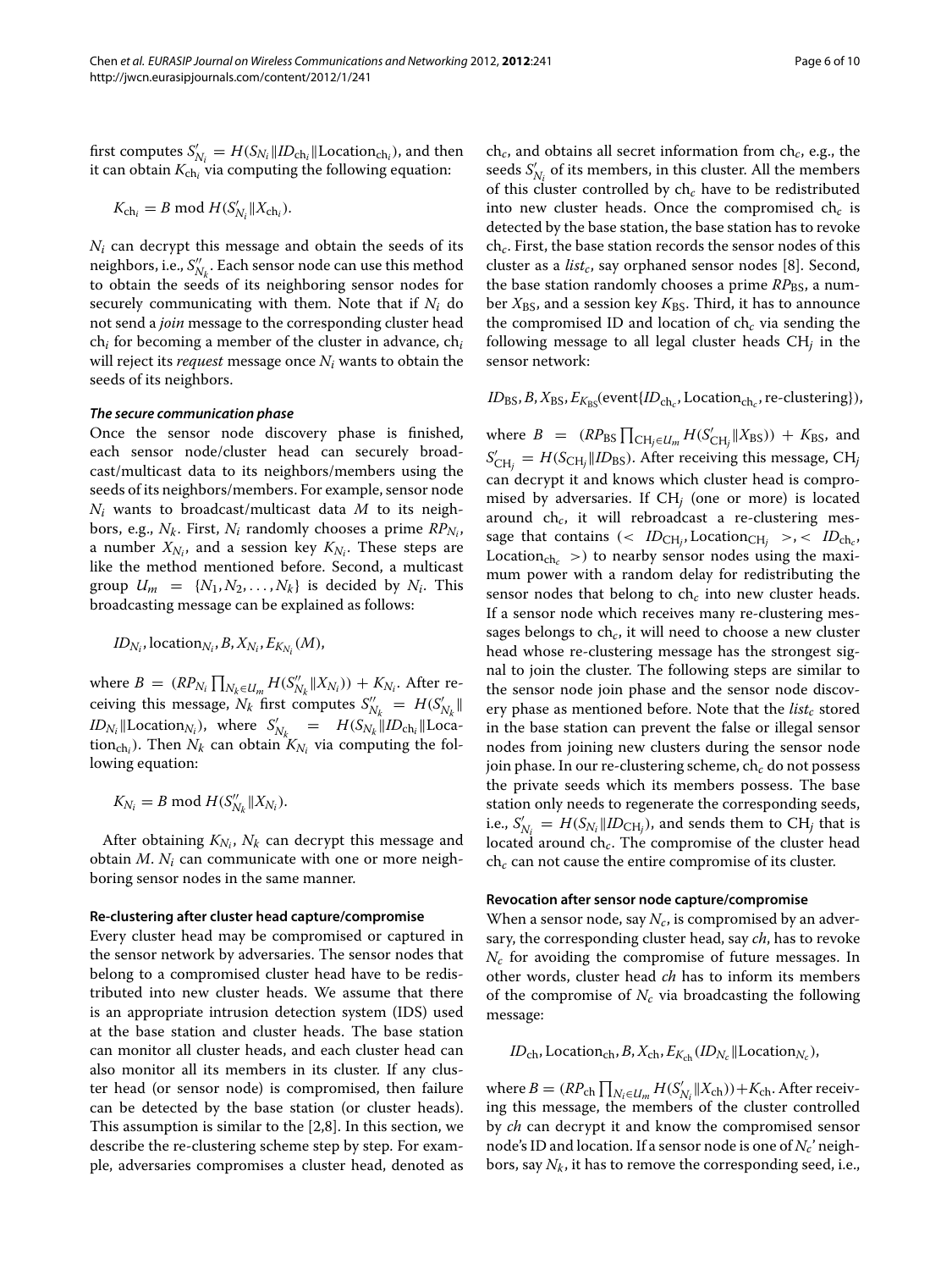$\mathcal{S}_{N_c}''$  , and update the relation with the compromised sensor node  $N_c$ . Note that the compromised sensor node  $N_c$  does not possess the private seeds of its neighbors  $N_k$ , i.e.,  $S_{N_k}$ , and it only possesses the given seeds of its neighbors from  $ch$ , i.e.,  $S_{N_k}^{\prime\prime}=H(S_{N_k}^{\prime} \| ID_{N_c} \| Location_{N_c}).$   $N_k$  can revoke  $N_c$ by memorizing the revoked *ID<sub>N<sub>c</sub>*</sub> only.

#### **Adding new sensor nodes**

Sensor nodes may be compromised or exhaust their batteries, so adding new sensor nodes is a critical issue after some running or operation time. Each new sensor node is preloaded with two parameters: *(ID*new, *S*new*)*, an encryption algorithm  $E(*)$ , and an one-way hash function  $H(*)$ . After new sensor nodes are randomly deployed, they have to be distributed into new cluster heads. The base station asks each cluster head to rebroadcast a *hello* message for clustering. The follow-up processes are similar to the clustering phase, the sensor node join phase, and the sensor node discovery phase. Note that old sensor nodes may receive *hello* message(s) from one or more cluster heads, they will ignore the message(s). We also assume, like the scheme [\[16\]](#page-9-9), that the *hello* messages broadcast of sensor nodes is performed during the sensor node discovery phase wherein all sensor nodes are free from compromise. Each sensor node can finish the discovery phase successfully in the process.

#### **Security analysis**

#### **Eavesdropping and injection attack**

Our proposed method can prevent external adversaries from eavesdropping normal messages or injecting bogus data into the sensor network. Because adversaries do not have the corresponding seeds of sensor nodes, they can not decrypt messages or impersonate a legitimate sensor node to forge messages for disrupting the sensor network.

#### **Sensor node replication attack**

Adversaries can deploy malicious sensor nodes which are clones of a compromised sensor node, say *A*, into multiple locations in the sensor network. There are two scenarios. The first scenario is that a clone is deployed at one location distant from *A*'s original location in the same cluster as *A*. This will be detected by the corresponding cluster head if the clone sends a *join* message to the cluster head. The second scenario is that a clone is deployed in the different cluster from *A*. The base station can be aware of which cluster the clone wants to join during the sensor node join phase because it knows each member's ID and the corresponding location of each cluster if *A* has joined a cluster at one location before. Once the base station knows that the clone of a compromised sensor node may be deployed in the vicinity of a certain cluster head, it can reject the clone's*join* message. Therefore, the base station can make a judgment that *A* is a compromised sensor node and then takes the appropriate action in order to revoke *A*.

#### **Sybil attack**

Newsome et al. [\[26\]](#page-9-21) and Zhou et al. [\[15\]](#page-9-8) were introduced the Sybil attack. In this attack, a malicious sensor node claims multiple IDs or locations. Suppose that a malicious sensor node, say *A*, impersonates a legitimate or illegitimate sensor node, say *B*. The malicious sensor node *A* looks like a new deployed sensor node *B* from the view of the sensor nodes in the vicinity of *A*. Sybil attack may lead to many serious effects in sensor network, e.g., inconsistence of the network routing information [\[22\]](#page-9-15). Our scheme can defense against Sybil attack because the malicious sensor node *A* do not possess the corresponding private seed of *B*. Thus, the malicious sensor node can not successfully impersonate other nodes to inject forged data or routing information into the sensor network without the corresponding private seeds.

#### **Wormhole attack**

In the Wormhole attack, adversaries try to tunnel normal messages between two distinct locations by creating an out-of-band and low-latency channel [\[15,](#page-9-8)[21,](#page-9-14)[22,](#page-9-15)[27,](#page-9-22)[28\]](#page-9-23). This attack does not compromise any sensor node, but it may lead to many serious threats, e.g., the chaos of the routing operations [\[22\]](#page-9-15). In our scheme, suppose that the channel between two far sensor nodes (they are not neighbors) *C* and *D* is created by adversaries in a cluster. A legitimate sensor node, say *C*, receives a *reply* message from another sensor node, say *D*, during the sensor node discovery phase, and it can check if the location of *D* is within its transmission range. If *D* is not within *C*'s transmission range, *C* will confirm that *D* is not one of its neighbors. In another situation, when *C* receives a message sent from *D* during The Secure Communication Phase, it can also check if the location of *D* is within its transmission. If *D* is not within *C*'s transmission range, *C* will reject the message sent from *D*. Assuming that adversaries forge the location of *D* to be within *C*'s transmission range, *C* can not decrypt the message sent from *D* because *C* will use the location of *D* to compute the corresponding seed, i.e.,  $S_C'' = H(S_C'||ID_D||\text{Location}_D)$  in order to obtain the session key  $K_D$  via computing the equation  $K_{N_D}$  = *B* mod  $H(S''_{N_C} || X_{N_D})$ . Because the location of *D* is fake, *C* can not decrypt the message sent from *D* correctly. Therefore, our scheme can defense against Wormhole attack according to locations. Note that if a malicious sensor node forges its location to communicate with other sensor nodes, in all probability, it will be detected by its neighboring sensor nodes (or cluster head) which have its ID and location. Once the neighbors of the malicious sensor node detect the abnormality of it, they will notify the corresponding cluster head of the event.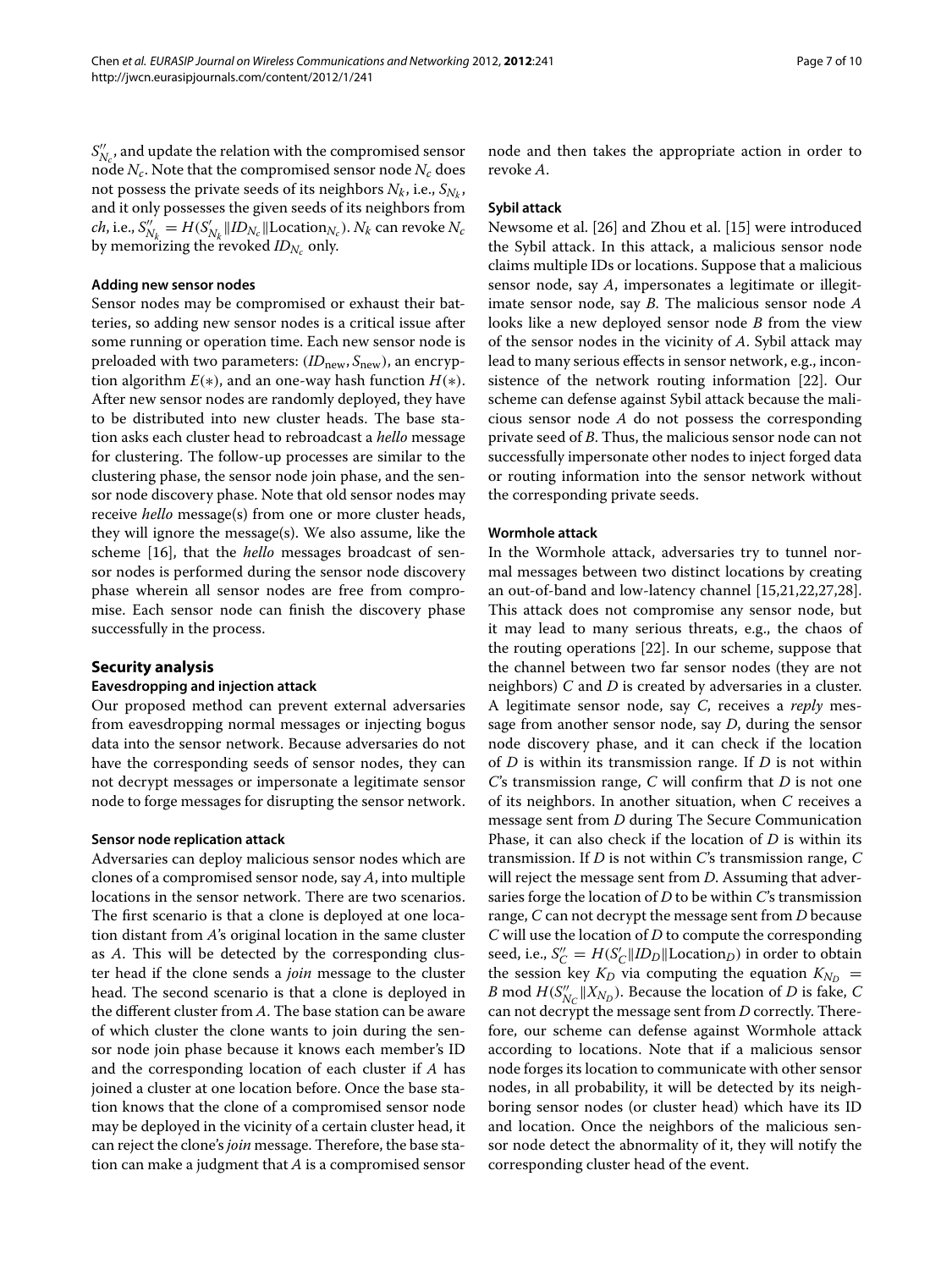#### **Sinkhole attack**

The authors in [\[21,](#page-9-14)[28\]](#page-9-23) pointed out that the Sinkhole attack is a serious attack to wireless sensor network routing protocols. In this attack, compromised or malicious sensor nodes try to attract all the messages from their neighbors by tricking other sensor nodes [\[21\]](#page-9-14). In other words, a compromised or malicious sensor node wants to become a relay node for attracting all the messages sent by legitimate sensor nodes. Under such attack, our scheme can withstand Sinkhole attack via checking whether the distance between two locations is within the reasonable transmission range or not. With our scheme, the location information advertisements of neighbors of each sensor node can be authenticated. Assuming that a compromised sensor node forges its own location to trick other sensor nodes, in all probability, this attack will be detected by its neighbors (or cluster head) as the mentioned before.

#### **Perfect forward secrecy**

Du et al. [\[5\]](#page-9-16) used a broadcast key in order to securely broadcast messages among neighboring sensor nodes. In addition, the authors in the previous schemes [\[2](#page-8-4)[,8\]](#page-9-0) used a communication (or session) key for communications among the sensor nodes in the same cluster. This will causes a problem that once adversaries compromise a sensor node of one cluster, the former messages intercepted and collected from the sensor node by adversaries can be decrypted using the communication key of the compromised one. However, our scheme can withstand such situation via changing the session key every time. We recall that after cluster heads or sensor nodes use the parameters, e.g., *RP*, *X*, and *K*, they will erase these parameters from their own memory immediately. This characteristic will ensures that our scheme can achieve perfect forward secrecy. For example, we assume that an adversary has intercepted and collected all messages from a compromised sensor node, say *E*. The adversary can not decrypt these messages via using the keying material of *E*. Furthermore, our scheme has another advantage. Once a sensor node is compromised, other legal sensor nodes have to remove the compromised keys in the previous scheme [\[2](#page-8-4)[,5](#page-9-16)[,8\]](#page-9-0), but we do not need to do so. In Table [1,](#page-7-1) we compare our scheme with [\[2,](#page-8-4)[5\]](#page-9-16).

#### <span id="page-7-0"></span>**Performance evaluations**

#### **Storage overhead**

Each cluster head has to store the seeds, IDs and locations of all its members in order to securely broadcast messages

<span id="page-7-1"></span>**Table 1 Comparison of perfect forward secrecy for three schemes**

|                         | AP[5] | SECK[2] | Our scheme |
|-------------------------|-------|---------|------------|
| Perfect forward secrecy | Nο    | Nο      | Yρς        |

to its members. Because cluster heads are resource-rich, this storage overhead is acceptable for them. Each sensor node also has to store the seeds, IDs and locations of all its neighbors. Because the communication range of each sensor node is limited, the number of these neighbors is also restricted.

For simplicity, we only discuss the required keys for a sensor node in this section. In our proposed method, each sensor node *Ni* has to store its own private seed, e.g.  $S_{N_i}$ , and the seeds of its neighboring sensor nodes, e.g.  $S''_{N_k}$ . The number of a sensor node's neighbors depends on the network density. Suppose that a sensor node wants to communicate with its *n* neighbors, and then the sensor node has to store *n* seeds of its neighbors in order to securely broadcast/multicast messages. We make a comparison with the previous schemes [\[2](#page-8-4)[,5\]](#page-9-16) used in a hierarchical sensor network in terms of the required keys.

Du et al. [\[5\]](#page-9-16) proposed an asymmetric predistribution key management scheme (AP). We recall that a large key pool and the corresponding key IDs are generated at the beginning, and each *L*-sensor is loaded with *l* keys, and each *H*-sensor (e.g., cluster head) is loaded with  $M(M \gg l)$  keys without replacement from the key pool. Each sensor node also can set up broadcast keys in order to securely broadcast messages to its neighbors. Assuming that the number of neighbors of a sensor node is *n*, the sensor node will have to store  $n + 1$  broadcast keys in its memory.

Chorzempa et al. [\[2\]](#page-8-4), the authors proposed the SECK. Prior to deployment, each sensor node has to store the complete administrative keys  $\{K_{a_1}, K_{a_2}, \ldots, K_{a_{k+m}}\}$  and a pairwise secret key  $K_{p_i}$  shared with the base station. After deployment, each sensor node is required to store only a subset of the administrative keys  $\{K_{a_1}, K_{a_2}, \ldots, K_{a_{k+m}}\}$ , i.e.,  $k$  keys, and one tree administrative key  $K_{t_i}$  assigned by its AFN (cluster head). Table [2](#page-7-2) offers a view of storage overhead for three schemes.

#### **Communication overhead**

Mica2 motes are widely used in wireless sensor networks, and we use the following consumption rates [\[29\]](#page-9-24): 16.25 and  $12.25 \mu$ J/byte for transmission and reception to Mica2 motes, respectively. We also assume that ID, location and *X* are 2, 2, and 8 bytes, respectively. The communication overhead of the sensor node discovery phase is evaluated using the assumptions mentioned above. This phase

### <span id="page-7-2"></span>**Table 2 Comparison of storage overhead for three schemes in terms of the number of keys stored in each sensor node**

|                     | API51       | SECK[2]     | Our scheme |
|---------------------|-------------|-------------|------------|
| Prior to deployment |             | $k + m + 1$ |            |
| After deployment    | $1 + n + 1$ | $k+2$       | $n+1$      |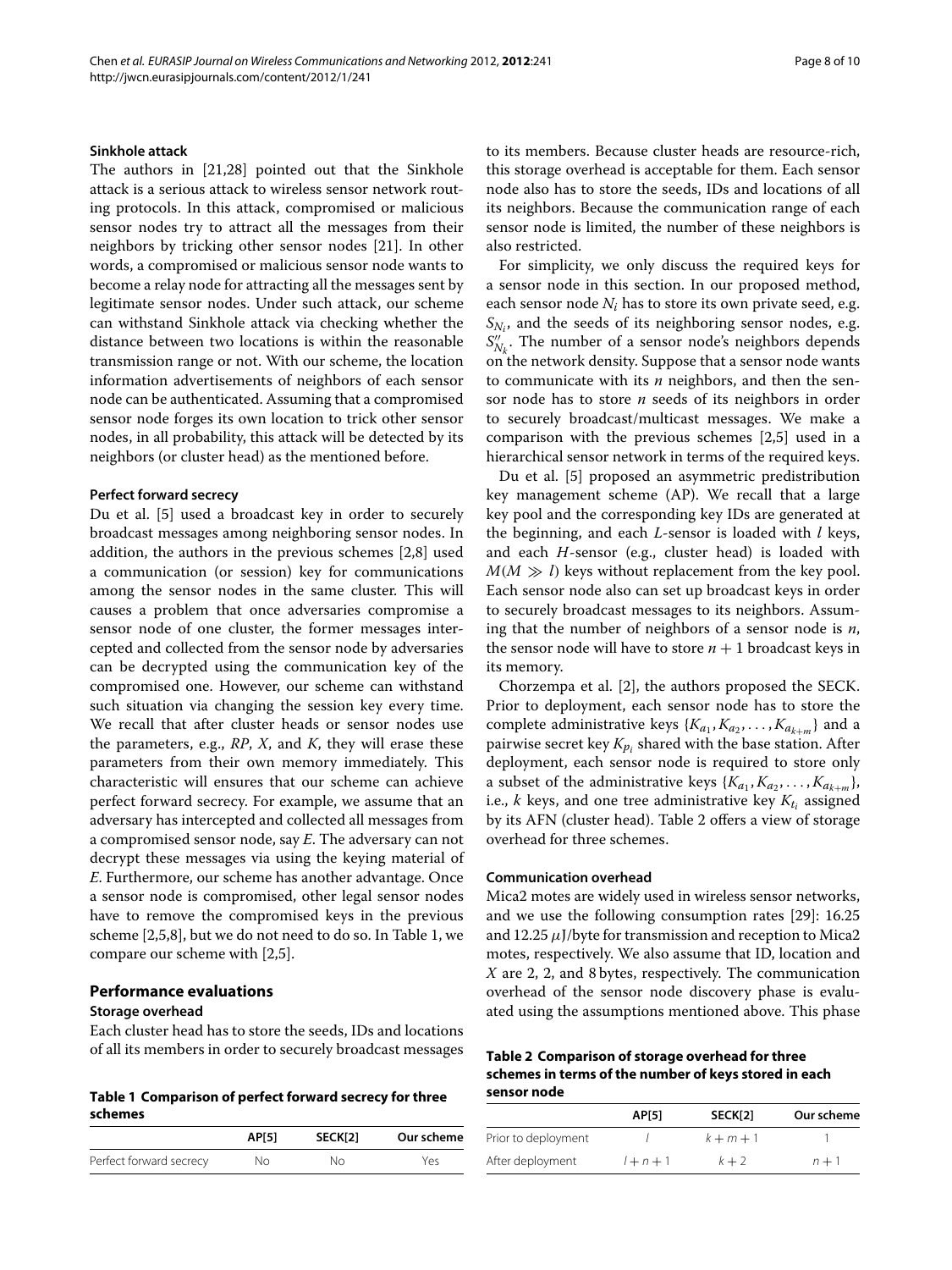incurs the following communication cost. We recall that when a sensor node  $N_i$  tries to find its one-hop neighbors within its transmission range, it broadcasts a *hello* message that contains its  $(ID_{N_i}, Location_{N_i}, ID_{ch_i})$ , which is 6 bytes, to its one-hop neighbors. The energy consumption of the payload for transmission and reception is 97.5 and 73.5  $\mu$ J, respectively. Assuming that a sensor node has *n* neighbors, its communication overhead is  $(97.5+73.5n)$   $\mu$ J. This time complexity of communication overhead is *O(n)* according to the number of neighbors of one sensor node.

In the following, we evaluate the communication overhead of one sensor node according to the number of a multicast group during the secure communication phase. This communication overhead of broadcasting/multicasting messages depends on the size of a multicast group  $U_m$ . In our scheme, the additional communication cost of transmission and reception is acceptable for resource-constrained sensor nodes during the secure communication phase because the number of neighbors of every sensor node is limited by small transmission range. For example, assuming that sensor node *Ni* wants to broadcast/multicast data *M* to its neighbors as the mentioned in Section ["The proposed method"](#page-3-0), it has to send the following message:  $ID_{N_i}$ , location<sub>N<sub>i</sub></sub>, B, X<sub>N<sub>i</sub></sub>, and  $E_{K_{N_i}}(M)$ . The bigger the quantity of  $U_m$  of sensor node  $N_i$  is, the bigger the value of *B* is, e.g.,  $B =$  $(RP_{N_i} \prod_{N_k \in U_m} H(S_{N_k}'' | X_{N_i})) + K_{N_i}$ . The time complexity of *B* is  $O(n^2)$  according to the number of neighbors of one sensor node.

#### **Computation overhead**

In our scheme, we do not employ any public key technique for communications among nodes, instead we use symmetric cryptography, multiplication and mod operations to encrypt/decrypt data and compute *B* and *K*, respectively. These operations are not a big computation overhead used in resource-constrained sensor nodes. Assuming that sender *Ni* transmits a message  $(ID_{N_i}, location_{N_i}, B, X_{N_i}, E_{K_{N_i}}(M))$ , in which *B* is computed by  $N_i$  using multiplication operation, to receiver  $N_k$ , and then the receiver  $N_k$  can obtain  $K_{N_i}$  from the message sent by sender  $N_i$  using mod operation to compute the following equation:  $K_{N_i} = B \text{ mod } H(S''_{N_k} || X_{N_i})$ . After obtaining  $K_{N_i}$ , the receiver can use this key  $K_{N_i}$  to decrypt the message via the symmetric cryptography which is suitable for resource-constrained sensor nodes. We evaluate energy cost of symmetric-key and hash algorithms using [\[30\]](#page-9-25). We use the following assumption rates: 1.62/2.49  $\mu$ J/byte and 5.9  $\mu$ J/byte for AES with 128-bit keys for data encryption/decryption and SHA-1 for hashing, respectively. The energy cost of encrypting/decrypting a 20 bytes data and hashing a 136 bytes data are 32.4/49.8  $μ$ J and 802.4  $μ$ J, respectively. As reported in [\[14\]](#page-9-7), the modular inverse computation and modular exponentiation operation are the most time-consuming operations. Therefore, our scheme do not use these two operations, and we only use the multiplication and mod operations for sensor nodes.

#### <span id="page-8-1"></span>**Conclusion**

We propose a secure broadcast/multicast scheme for hierarchical sensor networks. Each node is only preloaded with one private seed prior to deploy, and the memory size can be minimal for resource-constrained sensor nodes. In our method, the revocation of compromised sensor nodes or cluster heads becomes easier than the previous schemes which need the operation of rekeying because each sensor node or cluster head does not possess the private seeds of its neighbors. The resource-rich cluster heads are responsible for the management and distribution of seeds for their members. Our scheme can defense against the common attacks of wireless networks. Changing the session key every time can also achieve perfect forward secrecy in our scheme. Adversaries can only intercept and collect the former messages of one cluster, but they can not decrypt these messages once a certain sensor node of the cluster is compromised.

#### **Competing Interest**

The authors declare that they have no competing interests.

#### **Acknowledgements**

This work was partially supported by the National Science Council, Taiwan, under contract no. NSC100-2410-H-005-046. The authors also gratefully acknowledge the helpful comments and suggestions of the reviewers, which have improved the presentation.

#### **Author details**

<sup>1</sup> Department of Distribution Management, National Chin-Yi University of Technology, Taichung, Taiwan. <sup>2</sup> Department of Management Information Systems, National Chung Hsing University, Taichung, Taiwan. 3Department of Photonics and Communication Engineering, Aisa University, Taichung, Taiwan.

#### Received: 4 December 2011 Accepted: 6 July 2012 Published: 6 August 2012

#### **References**

- <span id="page-8-0"></span>1. H Chan, A Perrig, D Song, Random key predistribution schemes for sensor networks. in Proceedings of the 2003 IEEE Symposium on, Security and Privacy (The Claremont Resort Oakland, California, USA, 11-14 May 2003), pp. 197–213
- <span id="page-8-4"></span>2. M Chorzempa, JM Park, M Eltoweissy, Key management for long-lived sensor networks in hostile environments. Comput. Commun. **30**(9), 1964–1979 (2007)
- <span id="page-8-2"></span>3. W Du, J Deng, YS Han, PK Varshney, A pairwise key predistribution scheme for wireless sensor networks. in Proceedings of the 10th ACM Conference on Computer and Communications (SecurityCCS'03) (Washington, DC, USA, 27-30 October 2003), pp. 42–51
- <span id="page-8-3"></span>4. W Du, J Deng, YS Han, PK Varshney, A Khalili, A pairwise key predistribution scheme for wireless sensor networks. ACM Trans. Inf. Syst. Secur. **8**(2), 228–258 (2005)